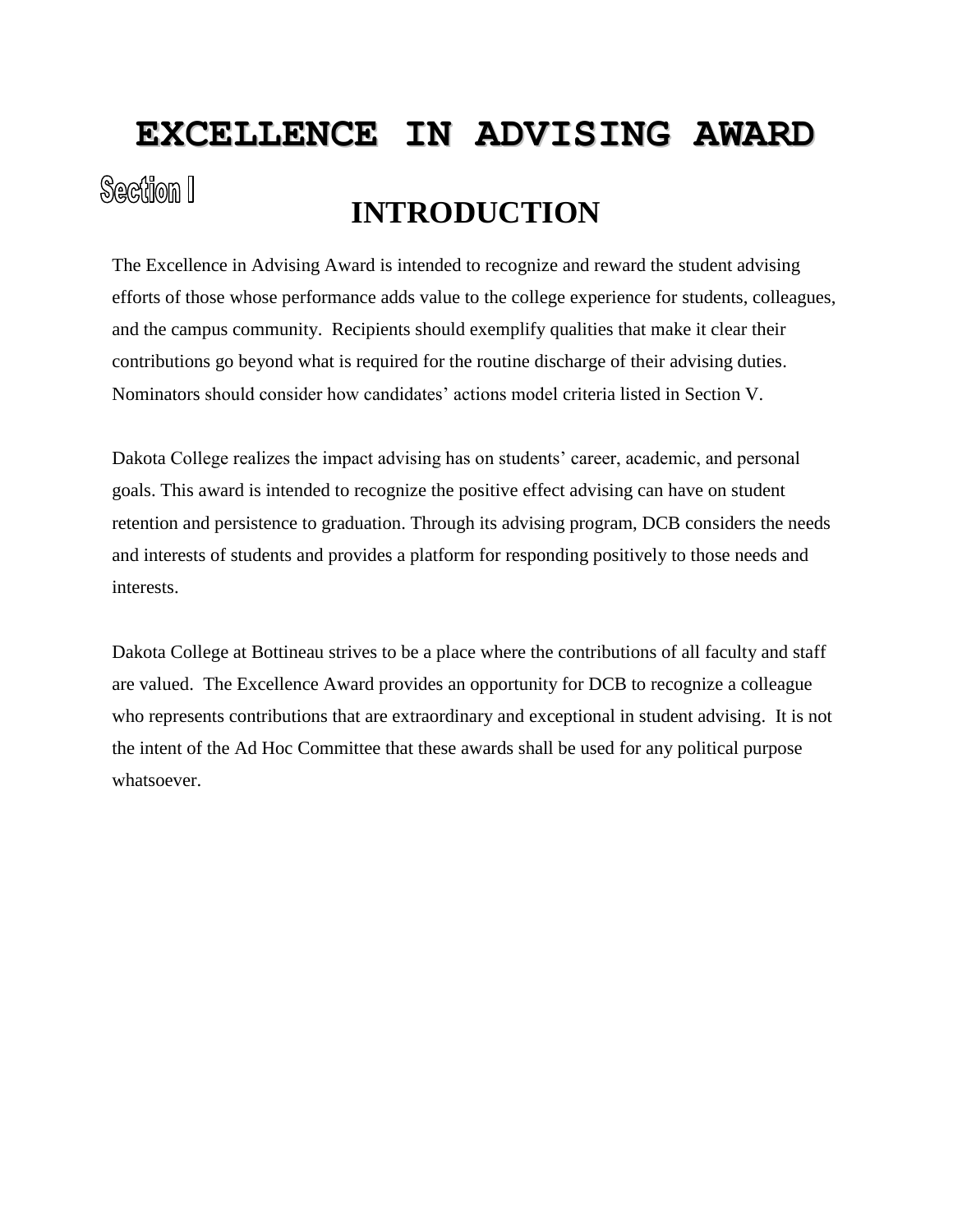## Section III **FACULTY AWARD FOR EXCELLENCE IN ADVISING Selection Committee**

- Faculty Senate President and Secretary
- Staff Senate President and Secretary
- Student Senate President and one other student appointed by the President
- The Campus Dean or his/her designee from the Dean's Council
- Foundation President or his/her designee from the Executive Board
- The Librarian

*Members of the Selection Committee nominated for the award will excuse themselves from the meeting(s) at which nominees are being considered.*

*There will be only one recipient each year.*



## **ELIGIBILITY**

Permanent, fully benefited individuals with 12 months of employment by the nomination deadline are eligible. For purposes of this award, faculty are defined as those who qualify for membership in the faculty senate.

Eligible faculty can self-nominate with the approval of the Associate Dean for Academic Affairs.

Faculty are not eligible for nomination in the year that follows their being the recipient of the excellence award.

In order for an individual to be considered by the Selection Committee, there must be at least three nominees. If there are less, a subcommittee of three from the Selection Committee will bring forth a nomination, or nominations, to complete the pool.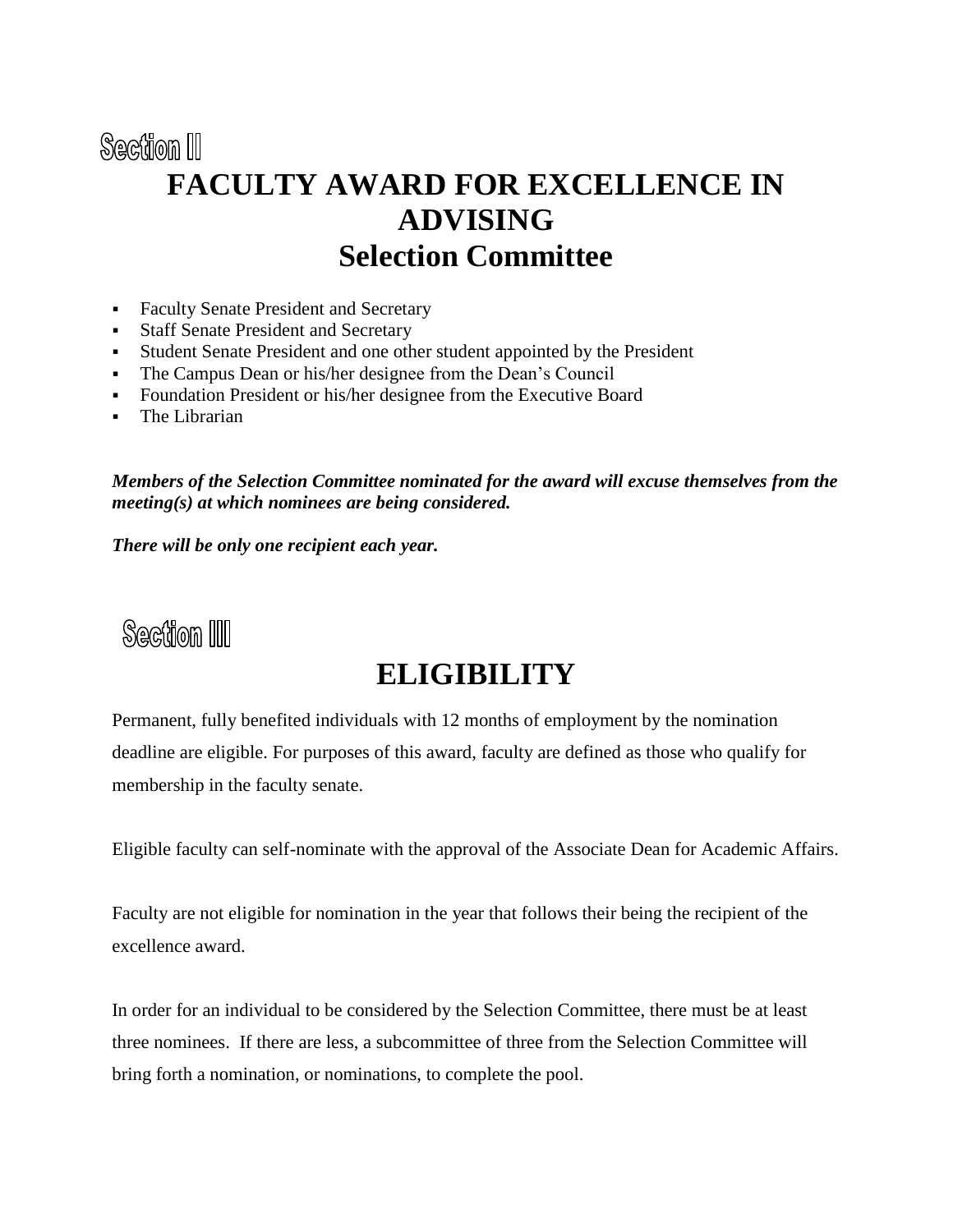# **Section IV**

# **NOMINATION PROCEDURE**

- 1. Nomination forms will be sent through e-mail, can be downloaded from the Dakota College at Bottineau website, and will be available in the Business Office.
- 2. Dakota College at Bottineau students, staff, faculty, or administrators may nominate.
- 3. Anonymous nominations will not be considered.
- 4. Nominations will be accepted beginning in March and are to be delivered to the Campus Dean's Office.
- 5. The deadline for nominations is 4:00 PM on April 9, 2018.
- 6. Nominations will be sent to the Selection Committee for review after the deadline date in April.
- 7. The Selection Committee will begin the review process in April.
- 8. Award recipients are announced at the annual Recognition Luncheon.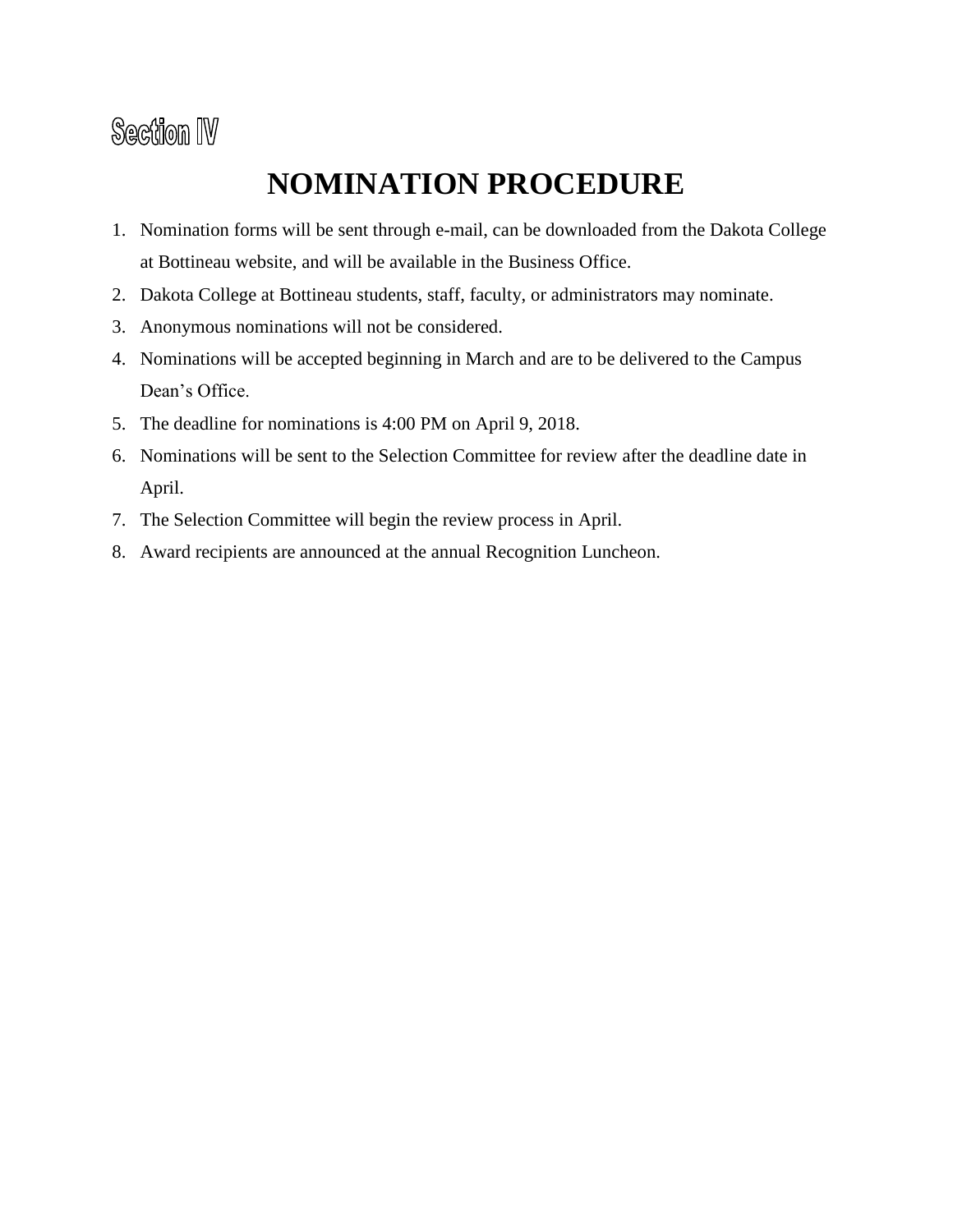#### Section V

## **CRITERIA**

Nominations for the Excellence Award in Advising may be made by completing this form. The selection criteria are as follows:

#### **In 50 words or less, describe how the nominee fulfills 5 of the 10 advising measures listed below. Please complete** *only* **5 of the 10 measures.**

- 1. Demonstrates a concerned attitude toward students
- 2. Monitors student progress toward academic and career goals
- 3. Demonstrates familiarity with institutional regulations, policies, and procedures
- 4. Initiates frequent contact with advisees and is committed to being accessible to students
- 5. Possesses strong interpersonal skills
- 6. Collaborates with colleagues
- 7. Engages in "developmental" advising with advisees versus only assisting advisees with course selection
- 8. Provides effective and ongoing advising